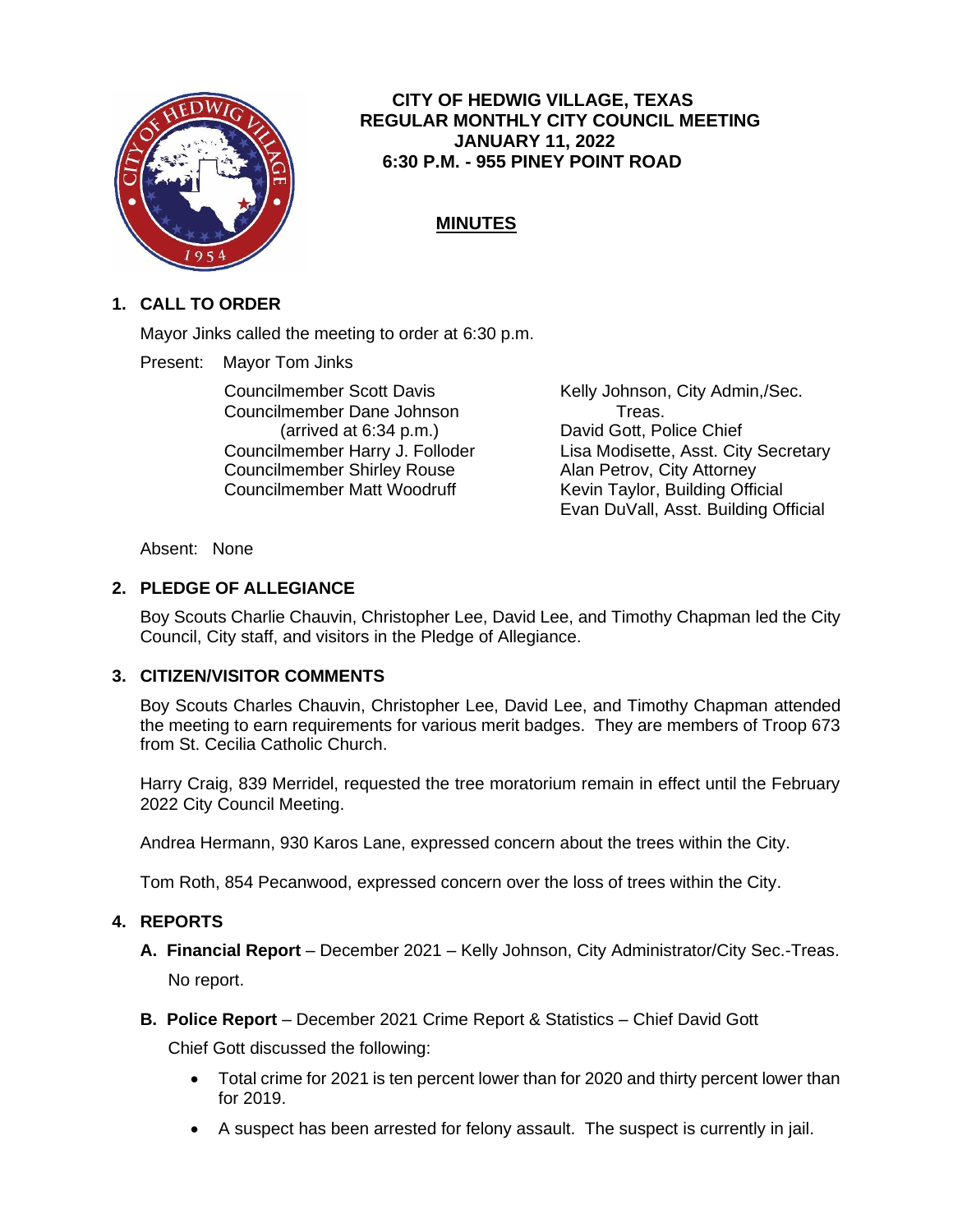- A suspect has been arrested for theft for not paying for items purchased through social media.
- The department has had eleven confirmed COVID cases since December 2021.
- **C. Fire Department –** Councilmember Folloder, Commissioner, & Bill Johnson, Alt. **Commissioner**

Councilmember Folloder discussed the following:

- The department has responded to four hundred seventy two calls for service in the City for 2021. One hundred thirty five of those calls were for life threatening EMS incidents and thirty seven were for life threatening fire incidents. One hundred eight calls were fire alarm responses.
- Response times for Hedwig Village are well below the national average for fire, medical, and advanced life-saving calls. All firefighting personnel are also fully qualified as Emergency Medical Services (EMS).
- The department quickly and successfully responded to an electrical fire in a commercial building in Hedwig Village.
- The renovation project is almost complete. The department is still waiting on the overhead bay doors to be installed. The project is under budget but over schedule.
- Personnel morale is high.
- **D. Beautification** Kathryn Schenk, Committee Chairperson

No report.

**E. Streets and Drainage Committee** – Councilmember Rouse

No report.

**F.** Building Official – Evan DuVall, Assistant Building Official

Evan DuVall discussed the following:

- Memorial High School The new high school building has passed all their building inspections and has received a temporary certificate of occupancy. The bus loop will begin with the demolition of older buildings when the new student building is occupied. The City Forester has been meeting with the school district's contractor to ensure the tree plan is being followed. The two traffic lights on Echo Lane have been adjusted to be timed to be in sync together. The City is getting quotes to repair a damaged loop sensor.
- A remodel for 8915 Gaylord Drive is currently underway. A building permit has been issued for 9412 Gaylord #C and construction is underway. DSW Shoe Warehouse submitted plans for a remodel of their retail space.
- Two new residences are under plan review.
- **G. Planning & Zoning Commission**  Councilmember Scott Davis, Council Liaison No report.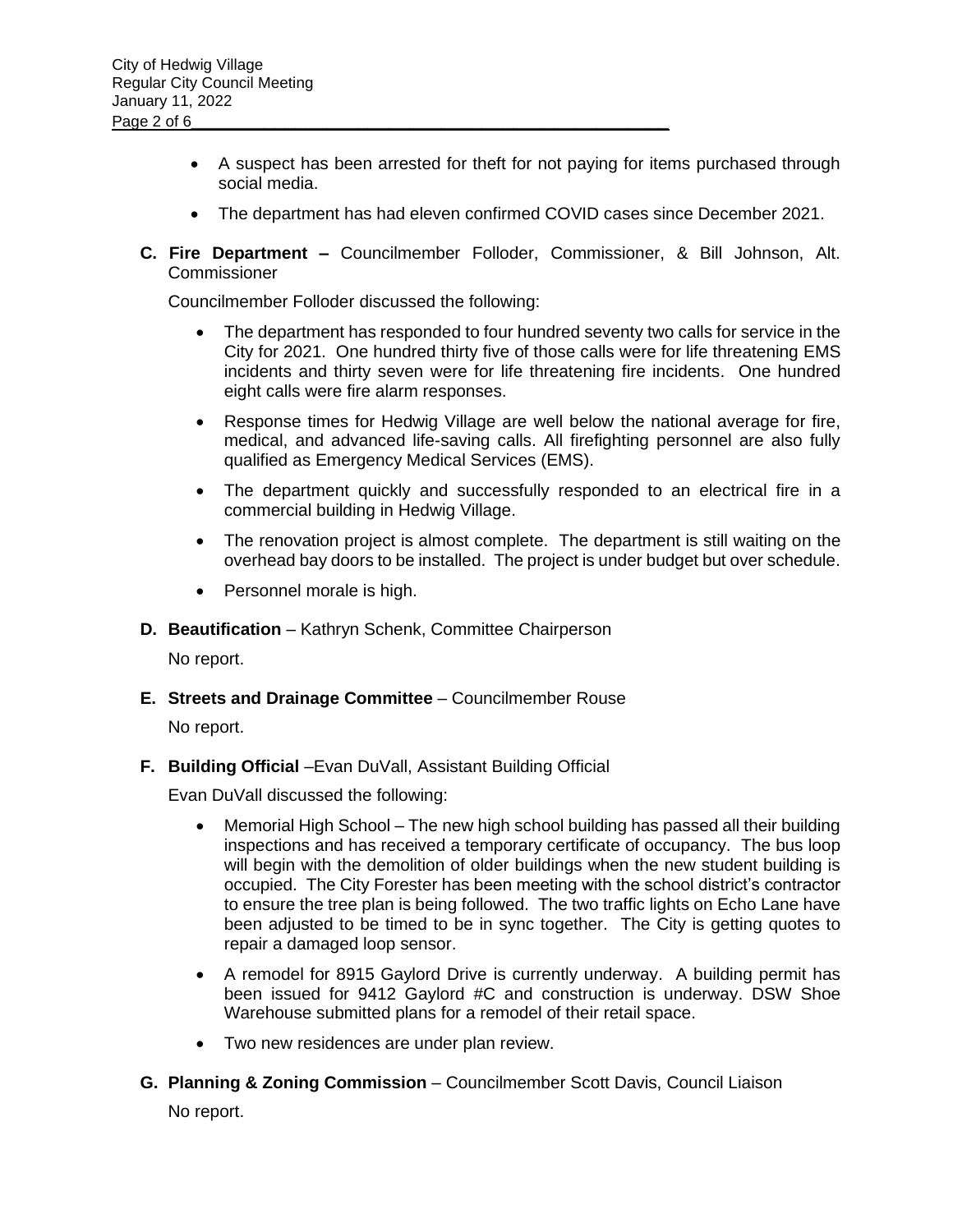**H. City Administrator** – Monthly Update – Kelly Johnson, City Administrator

Kelly Johnson discussed the following:

- The filing period to file for a place on the May 7, 2022 ballot is January 19, 2022 through February 18, 2022 at 5:00 p.m. Council positions #2, #3, and #4 are up for re-election.
- Terry Vick, City maintenance supervisor, inspected a possible sink hole on Cawdor Way. During the inspection he located several more street issues on Magdalene Drive, Skene Way, and Spriggs Way.
- Texas Municipal League (TML) informed the City of an increase in cyber crime. The City may look into increasing the cyber crime coverage the City has through TML.
- **I.** Mayor Monthly Report Mayor Tom Jinks

Mayor Jinks discussed the following:

- City Council will consider proposed changes to the tree ordinance.
- Welcome packets were delivered to four new residents that have moved into the City.
- William Johnson, Hedwig Village Alternate Fire Commissioner, has decided to retire as the Alternate Fire Commissioner.
- **5. CONSIDERATION OF ORDINANCES / RESOLUTIONS** The City Council will discuss and consider possible action of the following:
	- **A.** An Ordinance of the City Council of the City of Hedwig Village, Texas providing for the holding of a General Election to be held on May 7, 2022, for the purpose of electing three (3) Council Members and providing details relating to the holding of such election.

Councilmember Rouse asked for clarification on changes to the state election laws pertaining to early voting. Lisa Modisette, Assistant City Secretary, stated the state election laws no longer require the City to have two (2) twelve (12) hour days during the early voting period. The City, instead, must remain open for nine (9) hours for early voting every weekday during the early voting period.

Motion was made by Councilmember Johnson and seconded by Councilmember Folloder to approve the ordinance as presented. Motion carried 5-0.

#### **MOTION CARRIED UNANIMOUSLY**

**B.** An Ordinance of the City Council of the City of Hedwig Village, Texas amending Chapter 14, Buildings and Building Regulations, Article VII, Trees, Sections 14-242, Definitions, and 14-243, Permits, of the Hedwig Village Code of Ordinances, to further protect heritage trees and further clarify tree requirements within the City of Hedwig Village, Texas.

Evan DuVall, Assistant building Official, reviewed the proposed changes to the tree ordinance. The proposed changes are as follows:

• Proposed minimum tree density will require seven protected trees with an additional tree for every 2,000 square feet over 22,500 square feet. The Tree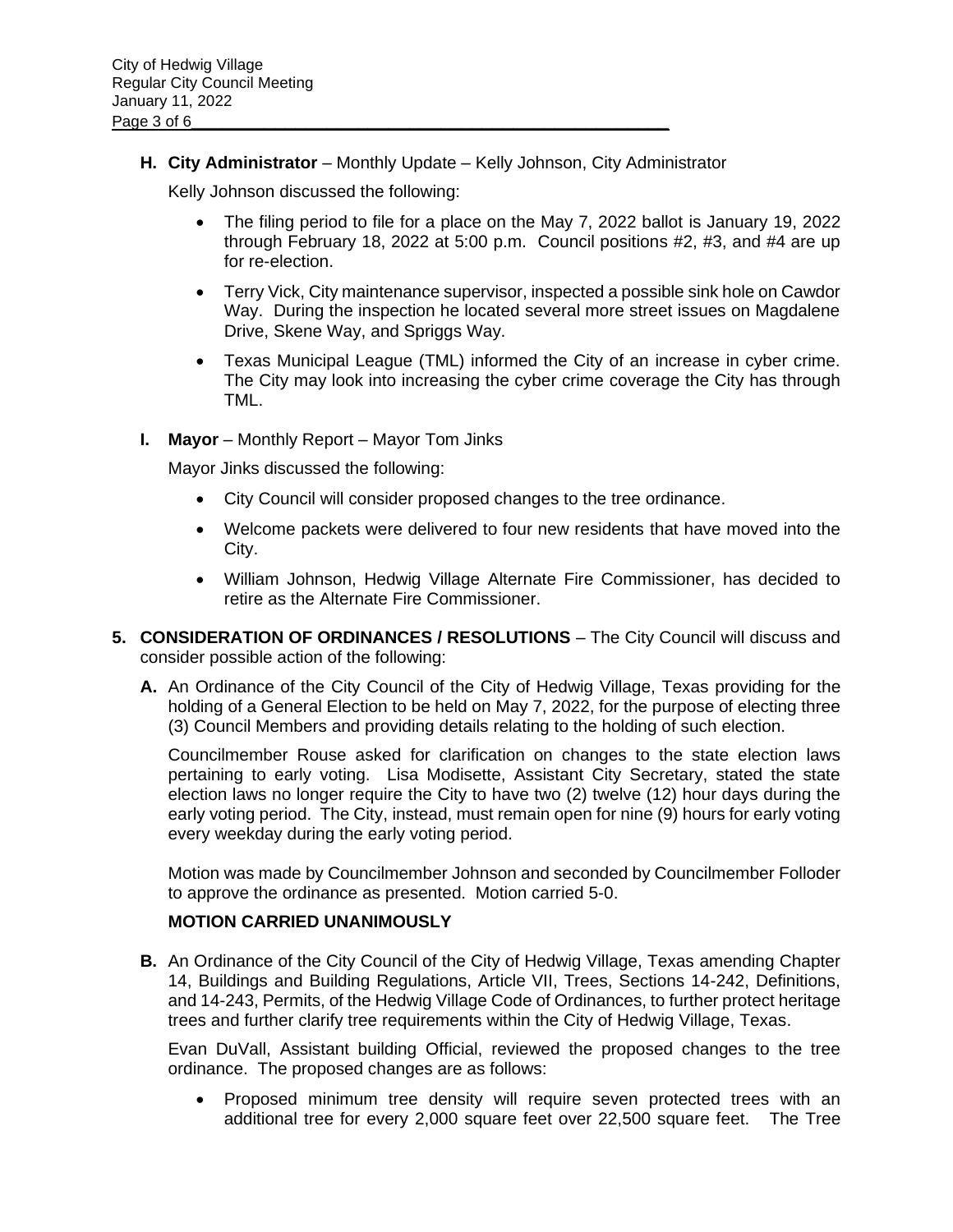Ordinance currently requires seven trees per lot and that requirement would not change.

- Proposed definition for required minimum density (RDM). The proposed definition would account for trees on the property over four caliper inches and are rated "good".
- Proposed definition of Heritage Tree which would include any tree that is twenty four inches diameter at breast height (DBH) or bigger.
- Add a tree removal fee schedule.
- Proposed definition and correction of language of large replacement tree and includes a list of approved replacement trees.
- Proposed planting of trees in the right-of-way to meet the required minimum density.

Councilmembers suggested additional changes to the proposed tree ordinance as follows:

- Add language to require approval for tree planting from the City Administrator, or designee, Memorial Village Water Authority, and any public utility companies with infrastructure in the right of way.
- Add language to include drainage systems in the irrigation system section. Remove language from definition of "serious tree damage" as pertains to drainage installation.
- Correction to the language pertaining to the exceptions to the tree removal fees.

The City is required by state law to offer an alternate location to plant trees outside the property line.

Motion was made by Councilmember Johnson and seconded by Councilmember Rouse to approve the ordinance as amended by the Building Official and City Council. Motion carried 5-0.

#### **MOTION CARRIED UNANIMOUSLY**

**C.** A Resolution of the City Council of the City of Hedwig Village, Texas creating tree removal fees for new construction, pools, and additions within the City of Hedwig Village, Texas; repealing all or parts of other fee schedules inconsistent or in conflict herewith.

Evan DuVall, Assistant Building Official, reviewed the proposed tree removal fees. The proposed fees are as follows:

- Removal of trees ten inches DBH to under twenty four inches DBH \$1,000 per tree
- Removal of trees greater than twenty four inches DBH \$2,000 per tree
- Removal of trees ten DBH inches or greater without permit or not on the tree disposition plan - \$5,000 per tree
- Removal of trees over twenty four inches DBH and not on the tree disposition plan - \$7,000 per tree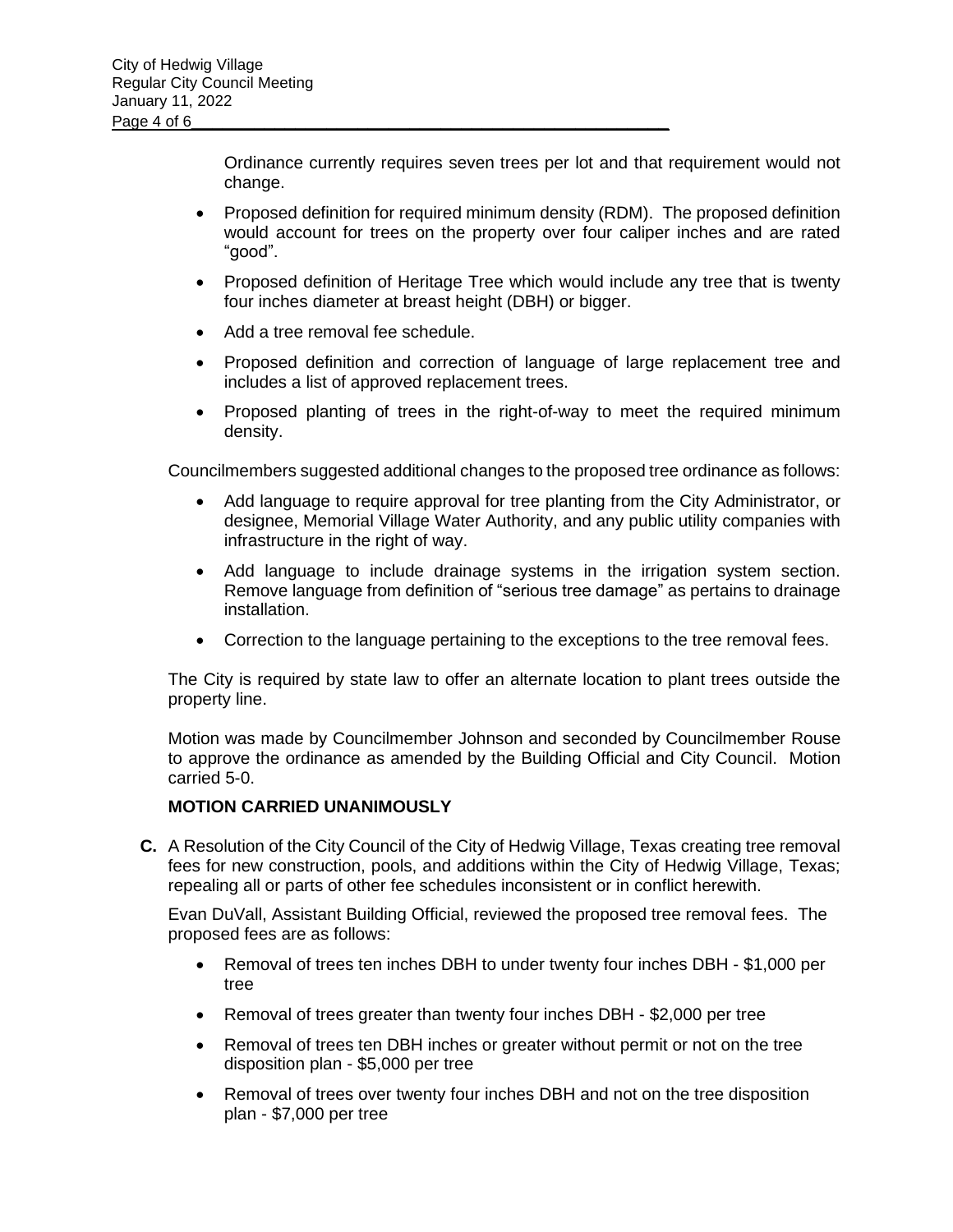• Correction to language in the tree removal fee schedule.

The tree removal fees would apply only to new construction, additional square footage, and pools if the tree is healthy and not within the footprint of the main structure or pool. The fee would not apply if a tree needed to be removed due to its location inside the footprint of the proposed main structure. The fee would not be required if a tree was removed that was healthy but there was no construction, however, the minimum tree density requirement would have to be met.

Councilmembers discussed the possibility of adding a tier to the tree removal schedule as follows:

- Trees ten inches DBH to under twenty four inches DBH \$2,500.
- Trees greater than twenty four inches DBH \$5,000.
- \$1,000 per inch DBH over twenty four inches DBH.
- Fee for removal of trees not on the tree disposition plan

Councilmember Rouse discussed the drainage and water retention benefits to keeping large heritage trees.

Motion was made by Councilmember Johnson and seconded by Councilmember Folloder to approve the Resolution as amended by City Council. Motion carried 5-0.

#### **MOTION CARRIED UNANIMOUSLY**

- **6. CONSIDERATION FOR REQUESTS FOR COUNCIL AUTHORIZATION** The City Council will discuss and consider possible action on the following:
	- **A.** Discussion and possible action regarding rescinding the moratorium on the permitting of the removal of trees within the City.

Motion was made by Councilmember Johnson and seconded by Councilmember Folloder to approve rescinding the tree removal moratorium. Councilmember Rouse opposed. Motion carried 4-0.

#### **MOTION CARRIED**

**7. CONSENT AGENDA** – All Consent Agenda items listed are considered to be routine by the City Council and will be enacted by one motion. There will be no separate discussion of these items unless a councilmember so requests, in which event the item will be removed from the Consent Agenda and considered in its normal sequence on the Agenda.

#### **A. Approval of Minutes**

December 9, 2021 Joint Public Hearing December 9, 2021 Regular Council Meeting December 14, 2021 Special Council Meeting

## **B. Approval of General Fund Bills**

General Fund Bills Voided Checks – one